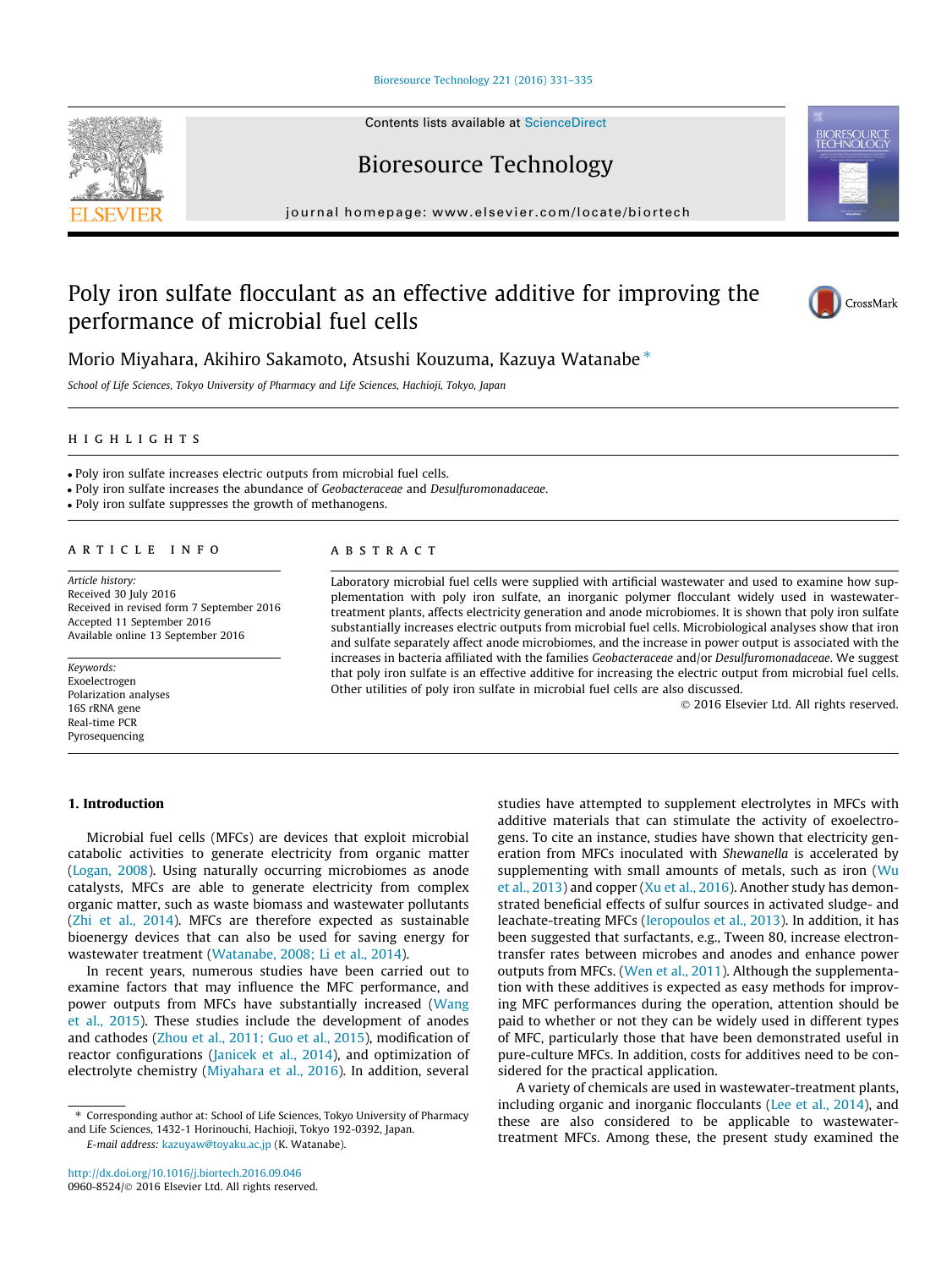utility of poly iron sulfate (PIS) in MFCs treating two types of artificial wastewater, artificial industrial wastewater (AIW) containing methanol and butanol, and artificial domestic wastewater (ADW) containing starch, peptone and yeast extract. PIS is an inorganicpolymer flocculant, in which iron atoms coordinate to oxygen atoms in sulfate to form a polymer (Supplementary Fig. S1). PIS has been widely used in wastewater-treatment plants for increasing the quality of treated water and promoting flocculation and precipitation of sludge ([Mori and Takeda, 2003\)](#page--1-0). We selected this flocculant, since positive effects of iron and sulfate on MFC performances have been reported ([Wu et al., 2013; Ieropoulos et al.,](#page--1-0) [2013\)](#page--1-0). Electric outputs, effluent qualities and anode microbiomes were compared in MFCs in the presence and absence of PIS. In addition, other possible utilities of PIS in wastewater-treating MFCs are also discussed.

### 2. Materials and methods

#### 2.1. Additives used in this study

PIS, an inorganic polymer flocculant (Polytetsu), was purchased from Nittetsu Mining. In a PIS solution, most iron is present as  $Fe<sup>3+</sup>$ . In addition, for analyzing action mechanisms of PIS, sodium sulfate  $(Na<sub>2</sub>SO<sub>4</sub>)$  and ferric chloride (FeCl<sub>3</sub>) were purchased from Wako Pure Chemicals and used as additives.

#### 2.2. Reactor configuration and operation

MFCs used in the present study were cassette electrode- (CE-) MFCs that were described in our previous study [\(Miyahara et al.,](#page--1-0) [2015a\)](#page--1-0). The configuration of CE-MFC is presented in Supplementary Fig. S2. Each MFC was equipped with one CE that consisted of two sets of air cathodes, separators and graphite-felt anodes. The anode and cathode had projected areas of 68 and 65 cm<sup>2</sup>, respectively, and the liquid capacity of each MFC was approximately 300 mL. The liquid surface was covered with polystyrene boards ([Miyahara et al., 2015b\)](#page--1-0), and the MFCs were placed in a water bath at 30 °C. MFCs were continuously supplied with either AIW or ADW at a flow rate of 300 mL day $^{-1}$ . AIW was composed  $(L^{-1})$  of methanol (350 mg), butanol (350 mg), urea (90 mg), NaCl  $(5.8 \text{ g})$ , KH<sub>2</sub>PO<sub>4</sub> (36.3 mg), CaCl<sub>2</sub>.2H<sub>2</sub>O (154 mg), MgSO<sub>4</sub>.7H<sub>2</sub>O (149 mg), KCl (70 mg), NaHCO<sub>3</sub> (28.9 mg), and trace-metal solution (3.3 mL; used in DSMZ medium 318, Deutsche Sammlung von Mikroorganismen und Zellkulturen GmbH). A chemical oxygen demand (COD) of AIW was approximately 1300 mg L<sup>-1</sup>. Major ingredients in ADW include starch, peptone and yeast extract, and its composition was described elsewhere [\(Miyahara et al.,](#page--1-0) [2013\)](#page--1-0). COD of ADW was approximately 500 mg  $L^{-1}$ . The operation of MFCs was initiated by inoculating with 0.3 g (wet weight) of sludge obtained from a wastewater-treatment facility in a chemical plant (Shiga, Japan). The anodes and cathodes of each MFC were connected via an external resister ( $R_{ext}$  [ $\Omega$ ]), and the voltage across the resister  $(E |V|)$  was monitored using a data logger (GL820, Graphtec).

#### 2.3. Evaluation of MFC performance

COD was measured using a low-range (25–1500 mg  $L^{-1}$ ) system (Hach Co.). A COD-removal efficiency (CRE) was calculated from the influent COD (COD<sub>in</sub>) and effluent COD (COD<sub>ef</sub>) as  $CRE =$  $[COD<sub>in</sub> - COD<sub>ef</sub>]/COD<sub>in</sub>$ , and current (I) was calculated using E and Rext [\(Watanabe, 2008\)](#page--1-0). Polarization curves were drawn using a potentiostat (HZ-5000, Hokuto Denko) at a scan rate of 0.5 mV  $s^{-1}$ , and power curves were generated based on polarization curves ([Logan et al., 2008](#page--1-0)). Current and power densities (J [mA m<sup>-2</sup>] and

 $P$  [mW m<sup>-2</sup>], respectively) were calculated based on the projected anode area. The maximum power density (the peak of a power curve,  $P_{\text{max}}$  [mW m<sup>-2</sup>]), open-circuit potential ( $E_{\text{op}}$  [V]), maximum current density ( $J_{\text{max}}$  [mA m<sup>-2</sup>]), and internal resistance ( $R_{\text{int}}$  [V]) were determined from these curves ([Logan et al., 2008\)](#page--1-0).

#### 2.4. Analyses of anode microbiomes

Pieces of graphite felt were cut from anodes on both sides of a CE and were stored at  $-20$  °C. To determine the total protein amount as an index for the total microbial biomass in anode biofilm, proteins were extracted from the anode pieces  $(0.25 \text{ cm}^2)$ using B-PERII reagent (Pierce) and were quantified using a BCA protein kit (Pierce) as described previously ([Shimoyama et al.,](#page--1-0) [2009\)](#page--1-0).

DNA was extracted from graphite-felt pieces  $(0.25 \text{ cm}^2)$  using a Fast DNA Spin Kit for Soil (Q-Bio). The relative abundance of Desulfuromonadales bacteria to total bacteria in the anode microbiomes was evaluated based on copy numbers of 16S rRNA genes that were determined by quantitative real-time PCR (qPCR) as described previously [\(Miyahara et al., 2015b\)](#page--1-0). Fragments of bacterial 16S rRNA genes were amplified from Desulfuromonadales bacteria using the primer pair Geo494F and Geo825R [\(Kato et al.,](#page--1-0) [2010\)](#page--1-0), while those of the total bacteria were amplified using the primer pair 341f and 534r [\(Watanabe et al., 2001](#page--1-0)). In addition, fragments of 16S rRNA genes of the total archaea were amplified using the primer pair ARC787f and ARC1059r [\(Shin et al., 2010\)](#page--1-0) for the qPCR analysis.

For analyzing phylogenetic compositions of bacteria in anode microbiomes, 16S rRNA gene fragments were amplified by PCR using tagged bacterial universal primers as described elsewhere ([Miyahara et al., 2015a](#page--1-0)). Amplicons from different samples were mixed at the same concentration (1 ng  $\mu$ l<sup>-1</sup> each) and subjected to pyrosequencing using a Genome Sequencer FLX system (Roche Applied Science). Phylogenetic analyses were conducted using the Silva rRNA database (<http://www.arb-silva.de/>). Nucleotide sequences determined in the present study were deposited into the DDBJ Sequence Read Archive Database (accession numbers: DRA004918).

## 3. Results and discussion

#### 3.1. PIS increases electric outputs from MFCs

In order to examine the effect of PIS on electric outputs from MFCs, CE-MFCs were operated by supplying with AIW containing different amounts of the PIS solution, and electric outputs from these MFCs (I series in [Table 1\)](#page--1-0) were compared. We used AIW containing methanol and butanol, since these alcohols are frequently detected in industrial wastewater [\(Patterson, 1985](#page--1-0)). The composition and COD concentration of AIW simulated those in a real industrial wastewater from a chemical plant. The operation of CE-MFCs was initiated at  $R_{ext}$  of 10,000  $\Omega$ , and it was changed according to increases and decreases in  $E$  [\(Fig. 1\)](#page--1-0). As a result, CE-MFCs, except for I-P400, could be operated at relatively stable  $E$  values several weeks after commencing the operation [\(Fig. 1c](#page--1-0) and d). In the following experiments, MFCs were operated in similar ways.

For comparing performances of MFC suppled with different concentrations of PIS, the polarization analysis was conducted repeatedly after electric outputs from these MFCs became stable (after day 20). Supplementary Fig. S3 shows polarization behaviors of these MFCs, and data representing MFC performances are summarized in Supplementary Table S1. We found that, although the  $P_{\text{max}}$  values for I-C was low (57 ± 7 mW m<sup>-2</sup>), it was substantially increased by supplementing with PIS and exceeded 300 mW  $m^{-2}$